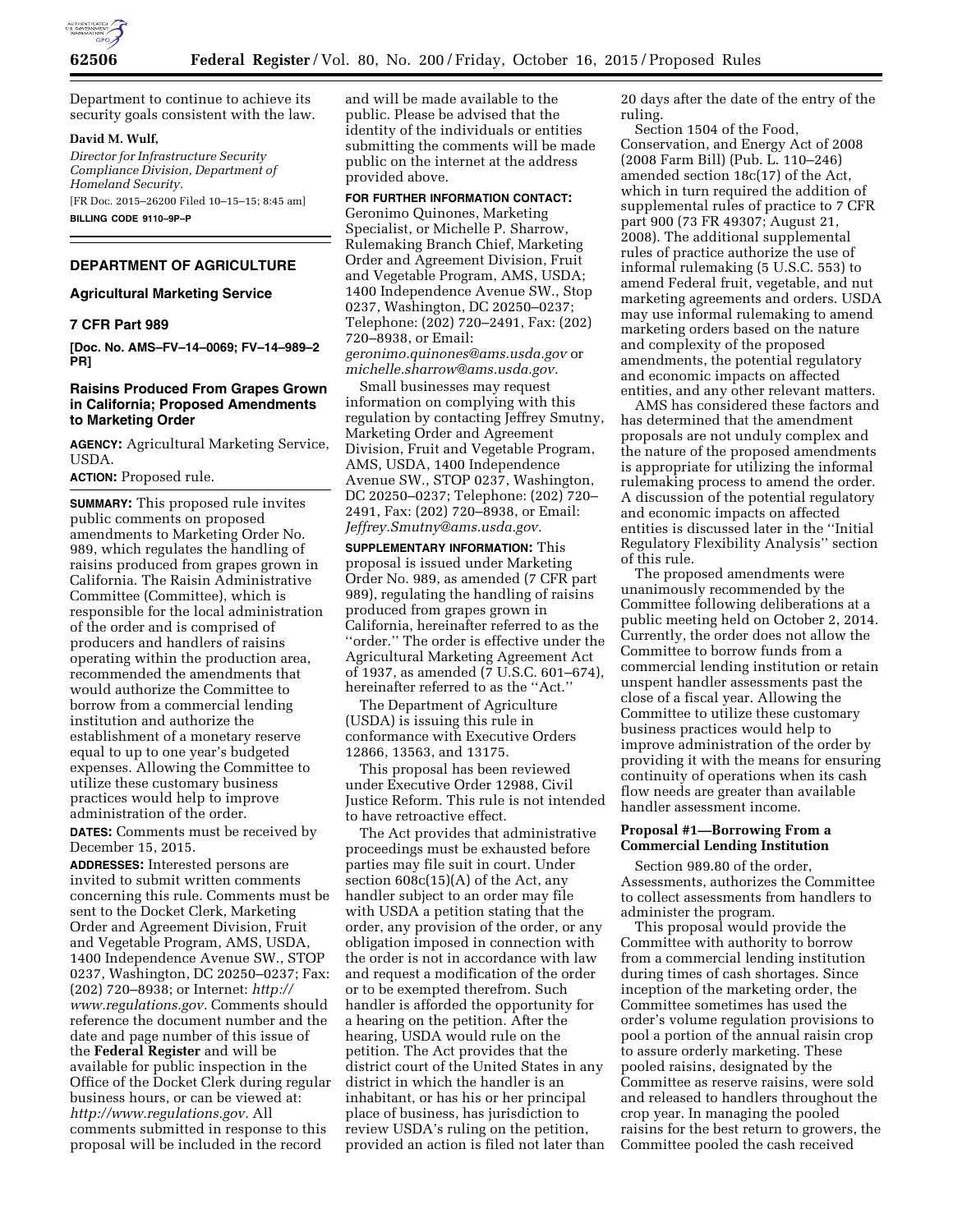from the handlers until equity payments were distributed to the growers. The Committee borrowed funds (with interest) from this reserve raisin pool during times of assessment shortages to temporarily cover expenses, generally during the early part of the new crop year.

Volume regulation has not been in effect under the marketing order since 2010, and the Committee has been returning equity payments to the growers who contributed raisins to the 2009 reserve raisin pool. Therefore, funds from the reserve raisin pool are no longer available for the Committee to use during times of cash shortages. The Committee's proposed amendment to the order would allow it to borrow from a commercial lending institution when no other funding is available. This would assist the Committee in bridging finances from the end of one fiscal year through the first quarter of the new fiscal year before assessments on the new crop are received.

Additionally, the Committee has received grants from the Foreign Agricultural Service's (FAS) Market Access Program (MAP) since 1995 to conduct market expansion and development activities in various international markets. Under MAP, participants must first use their own resources for activities and request reimbursement from FAS. Sometimes there is a time-lag between submission of reimbursement requests and receipt of payments, which causes budgeting issues. Having authority to borrow from a commercial lending institution would help to ensure continuity of operations when this occurs.

Therefore, for the reasons stated above, it is proposed that § 989.80, Assessments, be amended by adding a sentence in paragraph (c) that would provide the Committee with authority to borrow from a commercial lending institution when no other funding is available.

## **Proposal #2—Establish a Monetary Reserve Fund Equal to One Year's Budgeted Expenses**

Section 989.81 of the order, Accounting, authorizes the Committee to credit or refund unexpended assessment funds from the crop year back to the handlers from whom it was collected. Currently, the order doesn't allow the Committee to retain handler assessments from prior crop years.

This proposal would allow the Committee to establish a monetary reserve equal to one year's operational expenses as averaged over the past six years. Reserve funds could be used for specific administrative and overhead

expenses such as staff wages, salaries and related benefits, office rent, utilities, postage, insurance, legal expenses, and audit costs; to cover deficits incurred during any period when assessment income is less than expenses; to defray expenses incurred during any period when any or all provisions of the order are suspended; liquidation of the order; and other expenses recommended by the Committee and approved by the Secretary. Reserve funds could not be used for promotional expenses during any crop year prior to the time that assessment income is sufficient to cover such expenses.

As previously stated in Proposal #1, the Committee borrowed cash from the reserve raisin pool and repaid it with interest when handler assessment cash shortages occurred in the past. This practice helped the Committee to bridge finances from one fiscal crop year to the next until assessment income for the new crop year was received. This option is no longer available.

For the reasons stated above, it is proposed that § 989.81, Accounting, be amended to allow the Committee to retain excess assessment funds for the purpose of establishing a monetary reserve equal to one year's budgeted expenses as averaged over the past six years. Such excess funds could only be used for specific administrative and operational expenses.

### *Initial Regulatory Flexibility Analysis*

Pursuant to the requirements set forth in the Regulatory Flexibility Act (RFA) (5 U.S.C. 601–612), the Agricultural Marketing Service (AMS) has considered the economic impact of this action on small entities. Accordingly, AMS has prepared this initial regulatory flexibility analysis.

The purpose of the RFA is to fit regulatory actions to the scale of businesses subject to such actions in order that small businesses will not be unduly or disproportionately burdened. Marketing orders issued pursuant to the Act, and rules issued thereunder, are unique in that they are brought about through group action of essentially small entities acting on their own behalf.

There are approximately 3,000 producers of California raisins and approximately 28 handlers subject to regulation under the marketing order. The Small Business Administration defines small agricultural producers as those having annual receipts of less than \$750,000 and defines small agricultural service firms as those whose annual receipts are less than \$7,000,000 (13 CFR 121.201).

Based upon information provided by the Committee, it may be concluded that a majority of producers and approximately 18 handlers of California raisins may be classified as small entities.

The proposed rule would authorize the Committee to borrow from commercial lending institutions and to establish a monetary reserve fund equal to one year's budgeted expenses. This would help to ensure proper management and funding of the program.

The Committee reviewed and identified a yearly budget that would be necessary to continue program operations in the absence of a reserve pool. Based on this budget, the Committee believes a monetary reserve of approximately \$2 million would be sufficient to continue operations. The anticipated \$2 million to be accumulated in a monetary reserve would not be accrued in one crop year. It would be spread over several years, depending on expenses, assessment revenue, and excess handler assessments accrued in each crop year. For example: If excess annual handler assessments amount to \$400,000, it would take five years to accrue \$2 million. Currently, the average excess handler assessments paid yearly over the last six years has been \$861,622. During the time in which the monetary reserve fund would be accumulated, the Committee would seek funding from a commercial lending institution as previously explained in Proposal #1.

While this action would result in a temporary increase in handler costs, these costs would be uniform on all handlers and proportional to the size of their businesses. However, these costs are expected to be offset by the benefits derived from operation of the order. Additionally, these costs would help to ensure that the Committee has sufficient funds to meet its financial obligations. Such stability is expected to allow the Committee to conduct programs that would benefit all entities, regardless of size. California raisin producers should see an improved business environment and a more sustainable business model because of the improved business efficiency.

Alternatives were considered to these proposals, including making no changes at this time. However, the Committee believes it would be beneficial to have the means and funds necessary to effectively administer the program.

### *Paperwork Reduction Act*

In accordance with the Paperwork Reduction Act of 1995 (44 U.S.C. Chapter 35), the order's information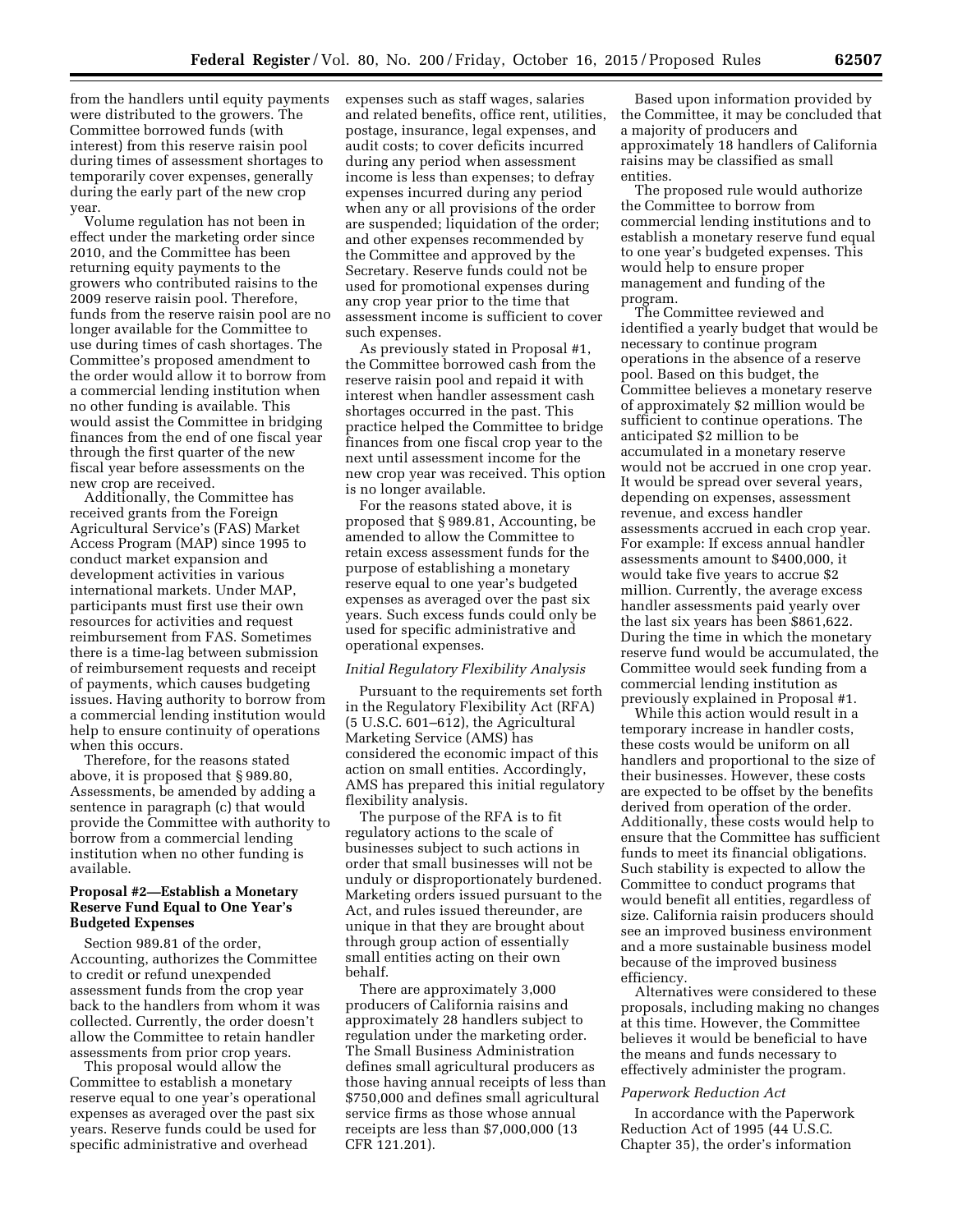collection requirements have been previously approved by the Office of Management and Budget (OMB) and assigned OMB No. 0581–0178, ''Vegetable and Specialty Crops.'' No changes in those requirements as a result of this action are necessary. Should any changes become necessary, they would be submitted to OMB for approval.

This proposed rule would impose no additional reporting or recordkeeping requirements on either small or large California raisin handlers. As with all Federal marketing order programs, reports and forms are periodically reviewed to reduce information requirements and duplication by industry and public sector agencies.

The Committee's meeting was widely publicized throughout the California raisin production area. All interested persons were invited to attend the meeting and encouraged to participate in Committee deliberations on all issues. Like all Committee meetings, the October 2, 2014, meeting was public, and all entities, both large and small, were encouraged to express their views on these proposals. Finally, interested persons are invited to submit comments on the proposed amendments to the order, including comments on the regulatory and informational impacts of this action on small businesses.

Following analysis of any comments received on the amendments proposed in this rule, AMS will evaluate all available information and determine whether to proceed. If appropriate, a proposed rule and referendum order would be issued, and producers would be provided the opportunity to vote for or against the proposed amendments. Information about the referendum, including dates and voter eligibility requirements, would be published in a future issue of the **Federal Register**. A final rule would then be issued to effectuate any amendments favored by producers participating in the referendum.

AMS is committed to complying with the E-Government Act to promote the use of the Internet and other information technologies, to provide increased opportunities for citizen access to Government information and services, and for other purposes.

USDA has not identified any relevant Federal rules that duplicate, overlap, or conflict with this action. A small business guide on complying with fruit, vegetable, and specialty crop marketing agreements and orders may be viewed at: *[http://www.ams.usda.gov/](http://www.ams.usda.gov/MarketingOrdersSmallBusinessGuide) [MarketingOrdersSmallBusinessGuide.](http://www.ams.usda.gov/MarketingOrdersSmallBusinessGuide)*  Any questions about the compliance guide should be sent to Jeffrey Smutny

at the previously mentioned address in the **FOR FURTHER INFORMATION CONTACT** section.

## *General Findings*

The findings hereinafter set forth are supplementary to the findings and determinations which were previously made in connection with the issuance of the marketing order; and all said previous findings and determinations are hereby ratified and affirmed, except insofar as such findings and determinations may be in conflict with the findings and determinations set forth herein.

1. The marketing order as hereby proposed to be amended, and all of the terms and conditions thereof, would tend to effectuate the declared policy of the Act;

2. The marketing order as hereby proposed to be amended regulates the handling of raisins produced by grapes grown in California and is applicable only to persons in the respective classes of commercial and industrial activity specified in the marketing order;

3. The marketing order as hereby proposed to be amended is limited in application to the smallest regional production area which is practicable, consistent with carrying out the declared policy of the Act, and the issuance of several orders applicable to subdivisions of the production area would not effectively carry out the declared policy of the Act;

4. The marketing order as hereby proposed to be amended prescribes, insofar as practicable, such different terms applicable to different parts of the production area as are necessary to give due recognition to the differences in the production and marketing of raisins produced or packed in the production area; and

5. All handling of raisins produced or packed in the production area as defined in the marketing order is in the current of interstate or foreign commerce or directly burdens, obstructs, or affects such commerce.

A 60-day comment period is provided to allow interested persons to respond to these proposals. Any comments received on the amendments proposed in this rule will be analyzed, and if AMS determines to proceed based on all the information presented, a producer referendum would be conducted to determine producer support for the proposed amendments. If appropriate, a final rule would then be issued to effectuate the amendments favored by producers participating in the referendum.

### **List of Subjects in 7 CFR Part 989**

Raisins, Marketing agreements, Reporting and recordkeeping requirements.

For the reasons set forth in the preamble, 7 CFR part 989 is proposed to be amended as follows:

# **PART 989—RAISINS PRODUCED BY GRAPES GROWN IN CALIFORNIA**

■ 1. The authority citation for 7 CFR part 989 continues to read as follows:

**Authority:** 7 U.S.C. 601–674.

■ 2. Revise paragraph (c) of § 989.80 to read as follows:

#### **§ 989.80 Assessments.**

\* \* \* \* \* (c) During any crop year or any portion of a crop year for which volume percentages are not effective for a varietal type, all standard raisins of that varietal type acquired by handlers during such period shall be free tonnage for purposes of levying assessments pursuant to this section. The Secretary shall fix the rate of assessment to be paid by all handlers on the basis of a specified rate per ton. At any time during or after a crop year, the Secretary may increase the rate of assessment to obtain sufficient funds to cover any later finding by the Secretary relative to the expenses of the committee. Each handler shall pay such additional assessment to the committee upon demand. In order to provide funds to carry out the functions of the committee, the committee may accept advance payments from any handler to be credited toward such assessments as may be levied pursuant to this section against such handler during the crop year. In the event cash flow needs of the committee are above cash available generated by handler assessments, the committee may borrow from a commercial lending institution. The payment of assessments for the maintenance and functioning of the committee, and for such purposes as the Secretary may pursuant to this subpart determine to be appropriate, may be required under this part throughout the period it is in effect, irrespective of whether particular provisions thereof are suspended or become inoperative.

\* \* \* \* \* ■ 3. Revise paragraph (a) of § 989.81 to read as follows:

#### **§ 989.81 Accounting.**

(a) If, at the end of the crop year, the assessments collected are in excess of expenses incurred, such excess shall be accounted for in accordance with one of the following: